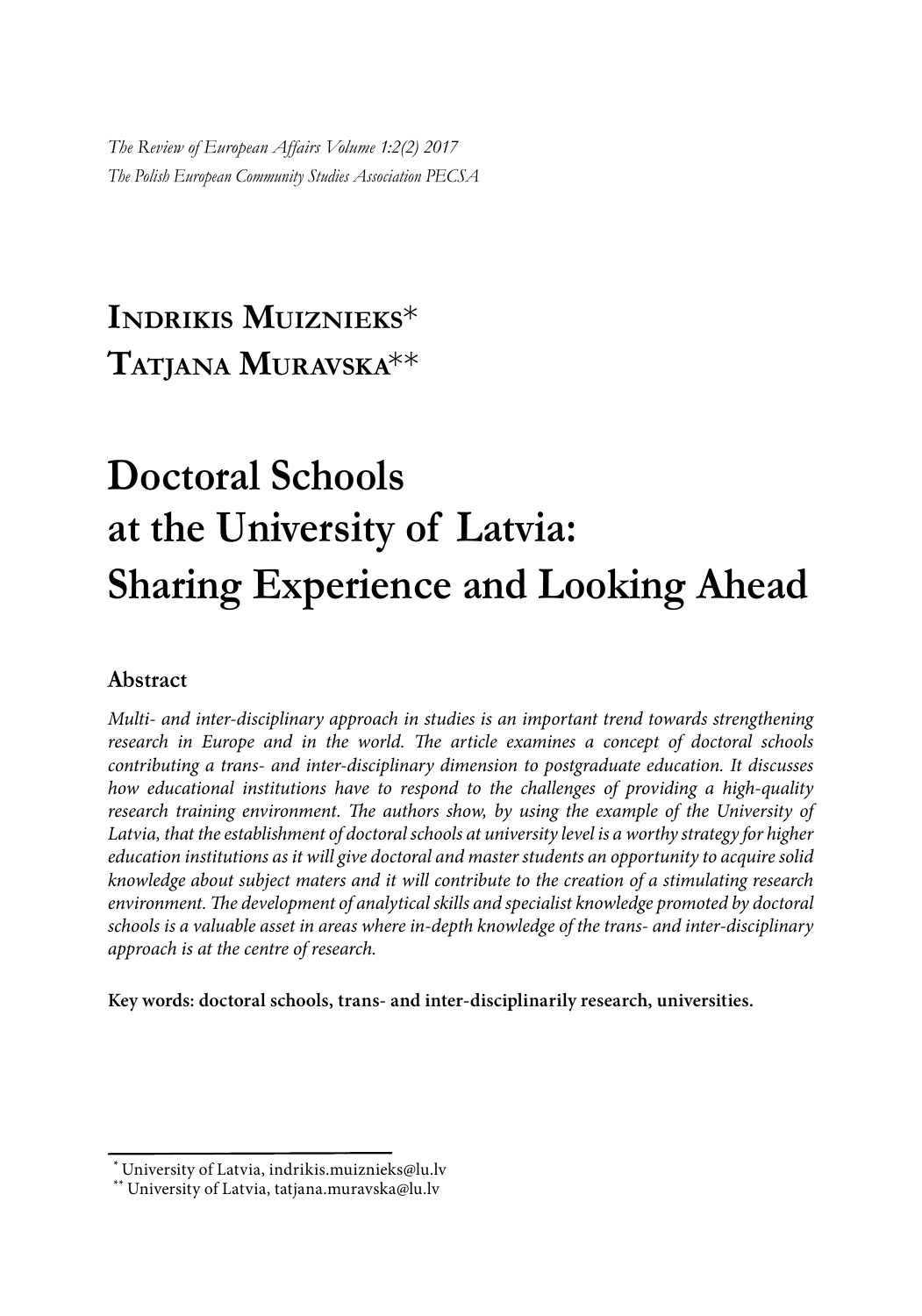### **Introduction**

In the contemporary world human societies exhibiting diverse and complex cultural identities and different beliefs interact very closely. To describe the transformation of the 21st century's societies with words such as complexity, interdependence and interaction of various processes is to indicate clearly that the problems of these societies are increasingly complex and interdependent. Moreover, the same problems are not limited to single sectors or disciplines, and they are not easily predictable. Reality is a nexus of interrelated phenomena that cannot be reduced to a single dimension (e.g. Muravska 2011, 8). Currently important challenges are ahead of the European economy and politics as well as European integration. The EU is facing both a major wave of "brain drain", seriously impacting its economy, as well as a serious "refugee crisis". Shortage of labour and highly skilled professionals is recognized as an important constraint standing in the way of dynamic economic development in the EU and it is one of the main concerns for politicians and intellectuals.

Thus, the institutions dealing with higher education and research are facing new challenges and must respond to the new processes that strengthen the mutual ties between international communities. Interrelation and interaction of political, economic, social and other dimensions leads to the interdependence of studies and the demand for integrated comparative educational settings that offer an inter-disciplinary approach to the development of generic and specific knowledge, skills and competences.

The main objective of the article is to examine a concept of *doctoral schools* as a trans- and inter-disciplinary dimension of post -graduate education while, at the same time, discussing how educational institutions must respond to the challenge of providing a high-quality research training environment. The methodology of this contribution is based on the trans- and interdisciplinary approach as a tool in the assessment of analytical skills and specialist knowledge development promoted by *doctoral schools*. It is a strong asset in areas, where in-depth knowledge of transand inter-disciplinary approach is the focus of research. The authors show, by using the example of the University of Latvia, that the establishment of *doctoral schools* at university level is a valuable strategy for higher education institutions. They argue that it will give doctoral and master students and opportunity to acquire solid knowledge about subject matters by applying an inter-disciplinary approach and that it will contribute to the creation of a stimulating research environment.

Different factors have impact on the educational and research environment, i.e. the changes in the international division of "intellectual" labour (Singh, Han 2017, 57) and the corresponding financial resources as well as a number of economic growth factors,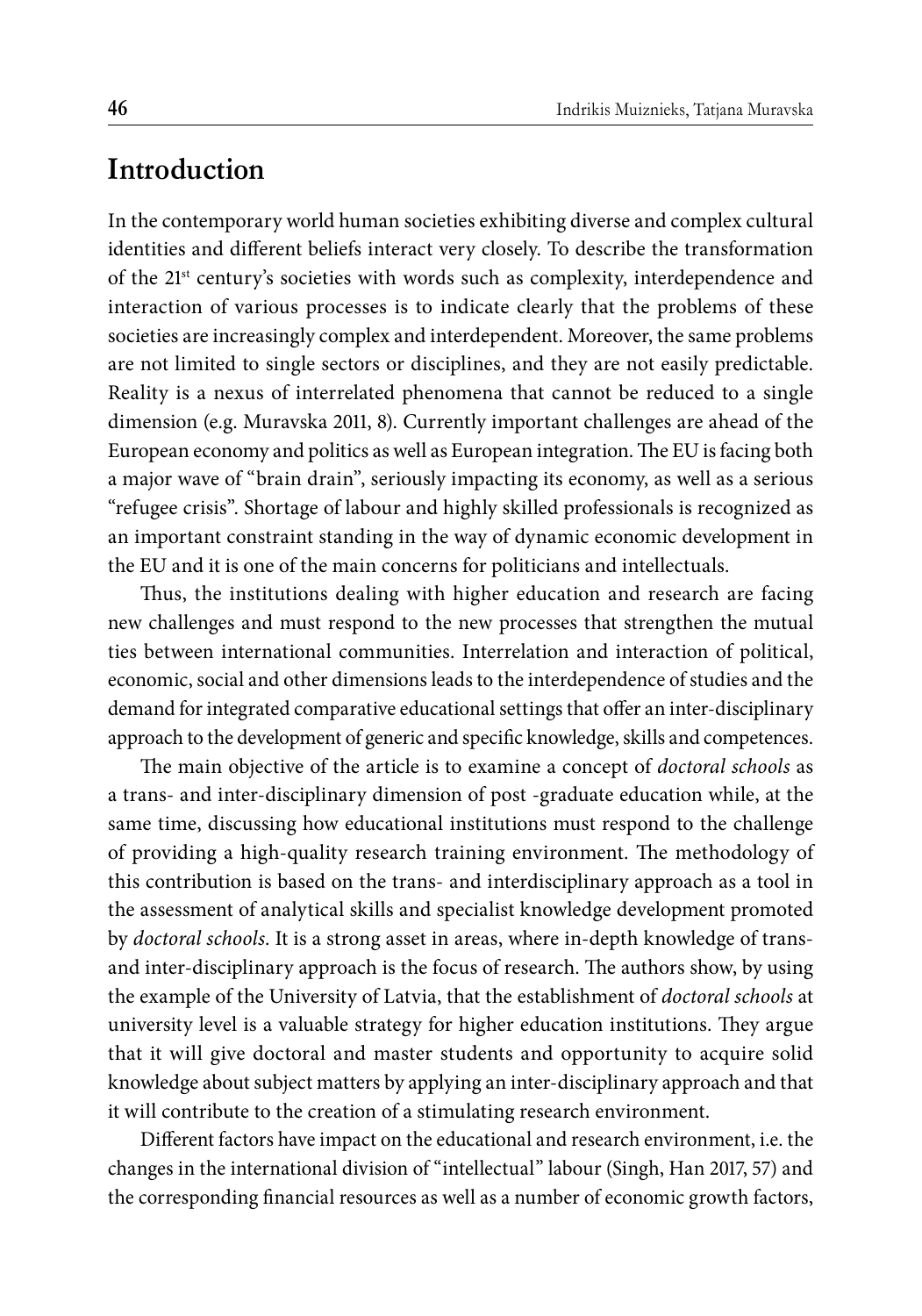such as the period of the recent economic and social turmoil started in 2008 and its ramifications for education and research. These changes are reshaping global markets and, at the same time, impacting education systems, research, innovation and knowledge development. Such transformation processes lead to intriguing research questions such as: how are universities adjusting to these new market demands and, specifically, how are universities creating a brand? What are the implications of the "university brand" and the introduction of a "brand society' in the field of higher education?

Universities worldwide are in the midst of a dramatic transformation of their administrative and scholarly goals. Such reforms are driven by a sense of global competition among higher education institutions, now forcing universities to set strategic plans for growth and excellence. These strategies join the already established practices of outlining financial solvency, global ranking, and curricula. Universities also approach their identity in a strategic manner and increasingly concentrate their efforts on branding. While still being "Republics of Scholars", in today's economic and political environment universities often perform as "Organisations" (e.g. Muravska, 2011). This is a new trend in the transformation of our societies which is also true in Latvia.

## **1. Situation in Latvia: Maturity in Relations to Postdoctoral Studies**

The modifications in the Latvian higher-education system that followed the national implementation of the Bologna process had a domain-specific impact within the whole Latvian academic community. While the legislative changes equally affected all disciplines, for example, the transition to the three-cycle structure Bachelor-Master-PhD, the efficiency of the quality assurance policies and mechanisms depended strongly on the maturity of each academic community in charge of their implementation, internationalization and the ability to publish research results at the doctoral level and beyond.

As it is shown in Figure 1, there is a large imbalance in a number of research papers published in various fields. For example, in social sciences the share of publications is only 4% while in engineering as well as in physics and astronomy it is 13%. It is clear, that in many subject areas the number of research publications should be increased (e.g. Muižnieks 2016).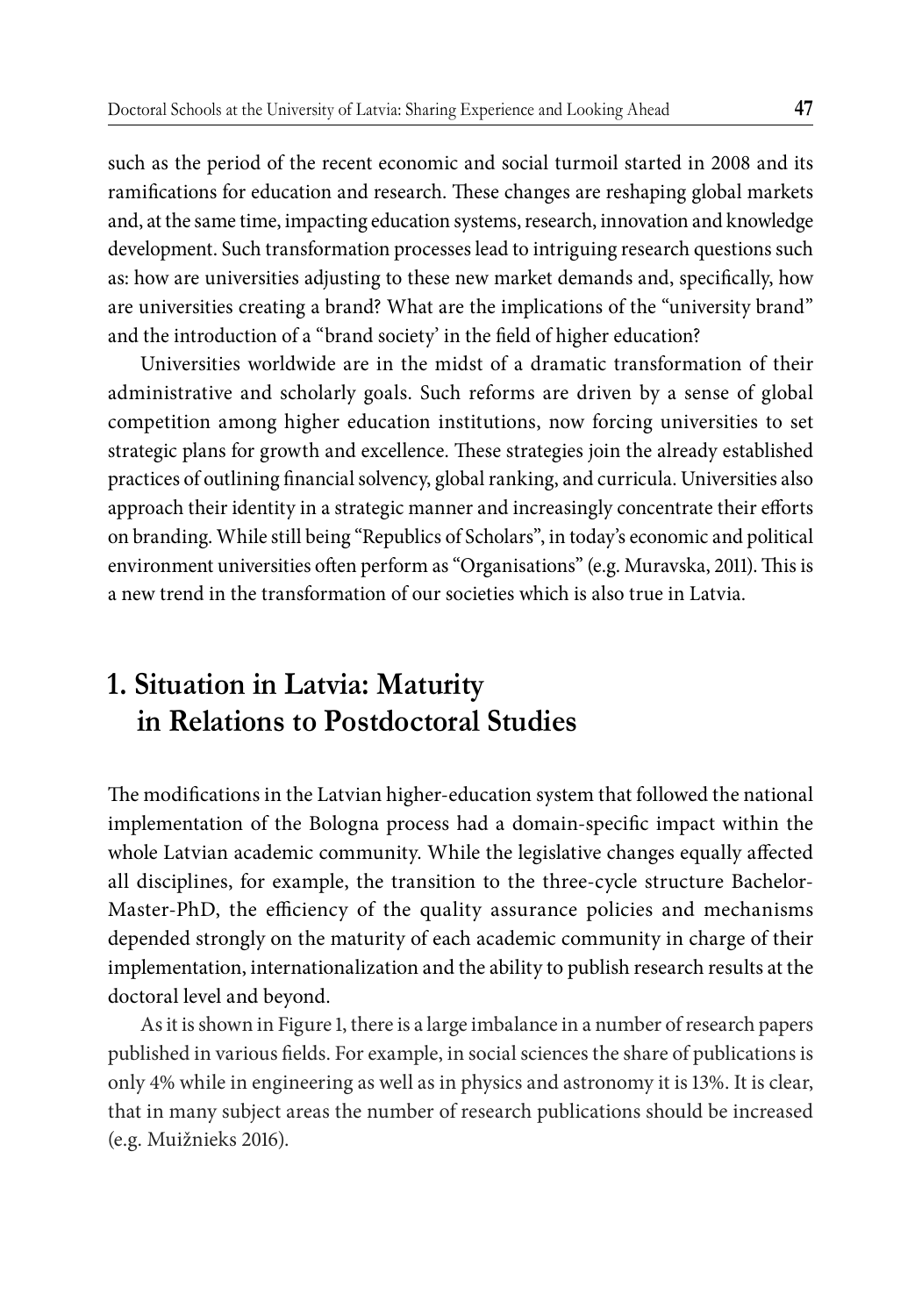

#### **Figure 1: Research papers published by subject areas in Latvia 2005–2015 in percentage**

Data source: Latvian Academy of Sciences; N=6743.

Figure 2 shows that the most cited research papers are in biochemistry, genetics and molecular biology as well as, by far, in medicine. The least cited are research papers are in mathematics, computer and social silences and multidisciplinary (e.g. Muižnieks 2016).



### **Figure 2: Research papers published in Latvia 2005–2015. Median citation number per 50 top papers**

Source: Scopus, N=6743.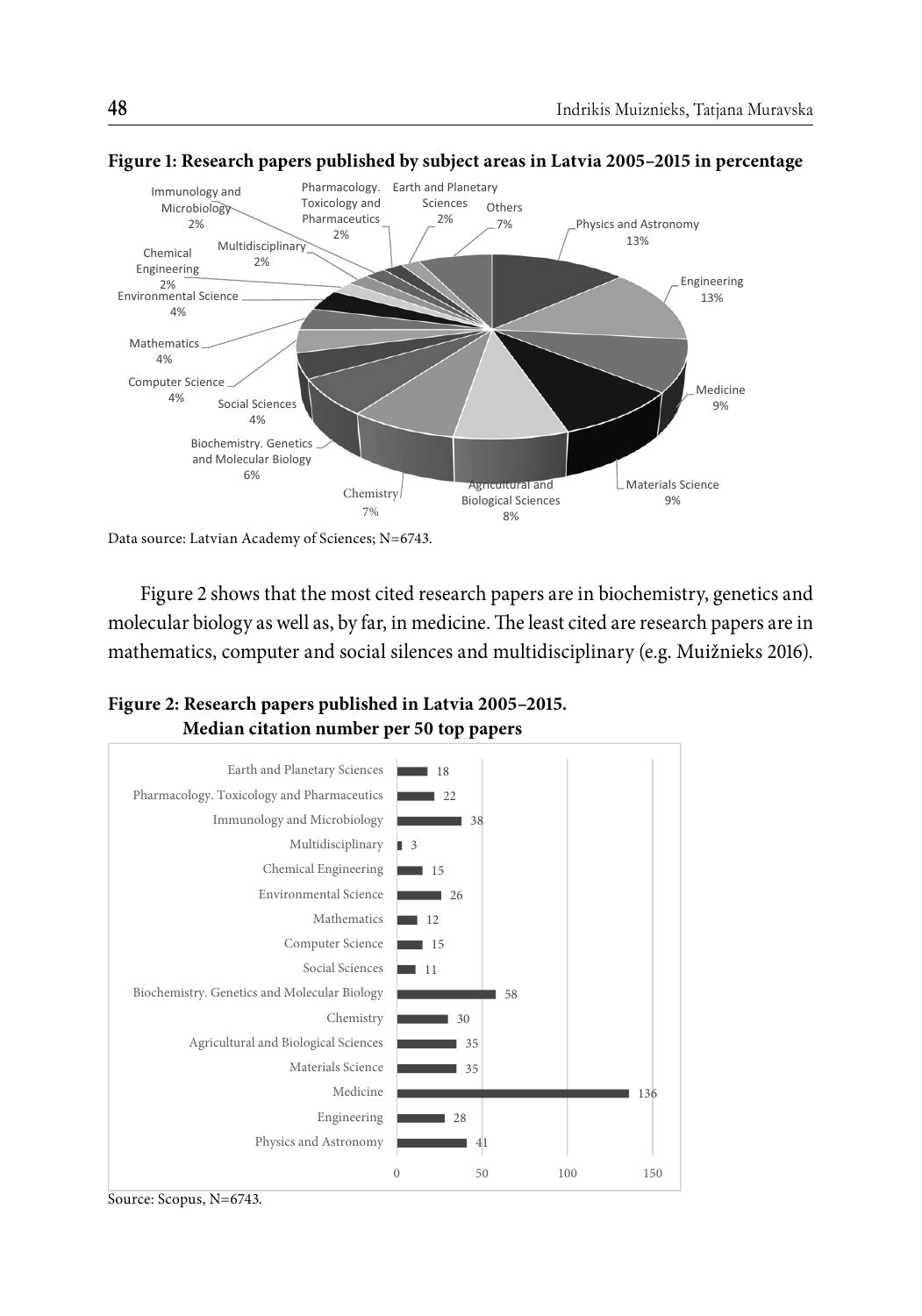The above information demonstrates that serious consideration should be given to further development of research in, for example, social sciences. However, attention should be devoted also to humanities and cultural sciences.

To improve the situation there is a need to further develop different forms and methods of education at the third level of studies − doctoral studies. One of the instruments in implementation of this task is the establishment of doctoral schools, methodological seminars with participation of professors and experts from partner universities and research institutions, who advise students and supervise doctoral study processes in one or more study areas. The harmonious approach in maintaining the development of different fields should not be forgotten. The number of doctoral graduates should increase proportionally in humanities, social sciences and natural sciences (e.g. Muiznieks 2011).

To ensure the maintenance of the Latvian "academic society" Latvia needs 100–120 new doctoral degree holders every year. During 2008–2010 there were on average around 130 graduates per year. In 2008 a doctoral degree was obtained by 139 graduates, in 2009 by 174 graduates and in 2010 by 132 graduates. However, to reach a qualitative change in the state of research and development in Latvia there is a need for 300 new doctoral degree holders every year. Such an increase is not an easy task, especially while keeping high standards for degree recipients. Thus, what follows is that doctoral degree funding should be increased by three to four folds (e.g. Muižnieks 2011).

In 2009 a European Social Fund (ESF) was implemented in Latvia with an aim to support doctoral studies. To a large extent the  $E$ 15.5-million programme helped in modernizing doctoral studies in all subject areas. It was very important due the severe public debt crisis in 2008 and the resulting reductions of funds available for doctoral studies and research (e.g. Delloite 2013).

The academic community at the University of Latvia is among the most internationalized ones in the country, with long-standing scientific collaborations both at European level and worldwide, and research output of the highest quality. This, in turn, ensures the quality of the doctoral studies in the University's education system, which, for the past few years has been competitive worldwide.

To promote further academic development and interdisciplinary research, the University of Latvia implemented a concept of interdisciplinary, topic-oriented doctoral and master studies, in which a special role is assigned to Doctoral Schools (DS).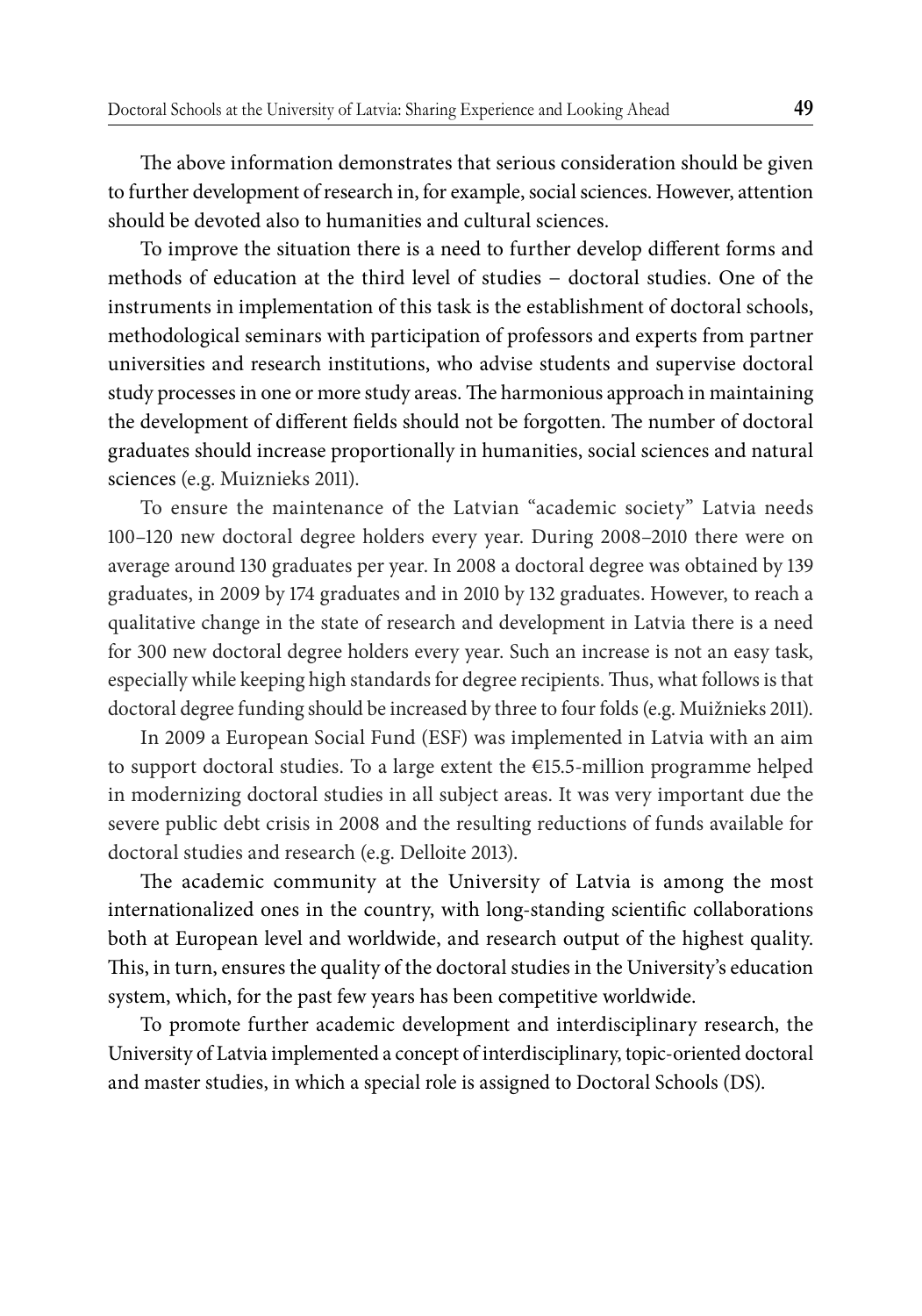# **2. The Concept of Doctoral Schools and Their Role in Strengthening Interdisciplinary Research**

Interest in the interdisciplinary approach has a long history and it sparked a lot of debates in the recent years. While academics tend to conclude that a deep understanding of contemporary society requires an interdisciplinary approach, the application of this approach in higher education and sciences is still complex. The present-day complexity, volatility and diversity of the globalised world demand changes and a response to new challenges in higher education and research. In this context, V.B. Mansilla (2005) concludes that a deep understanding of contemporary life requires an interdisciplinary approach. There is a growing need for the involvement of experts in different disciplines to handle the complex issues of the contemporary society and to carry out interdisciplinary research related to various topical problems. Meanwhile, higher education needs a new approach that can give students generic knowledge, wide outlook, professional skills and competences which in these circumstances can be a challenge. Educators and researchers agree that the debates about disciplinarily and interdisciplinarity are complex as they "directly challenge nothing less than the way the understanding, production and dissemination of knowledge are structured within the academy" (e.g. Shailer 2005). Also, interdisciplinary approach raises questions about how and to what extent university researchers and educators should collaborate with other parties involved in the new knowledge development (private research centers, industrial laboratories, business and commercial organizations, etc.).

Doctoral School at the University of Latvia were launched in 2009 as projects with an aim to promote trans- and interdisciplinary research of young scholars and to increase the quality and efficiency of research done by young researchers. Most of these young scholars are Doctoral and Master's students who will continue their doctoral studies. Currently the 19 DS at the University are as follows: Research, Modelling and Mathematical Methodology Improvement for Atomic and Continuous Media Physical Processes; Study for Sustainable Use of Plant and Soil, Biological Resources European Integration and Baltic Sea Region Studies; The Baltic Doctoral School named after Wladimir Admoni; Doctoral School of Biomedical Research and Novel Technologies; Human Capacity and Learning for Life Wide Learning in Inclusive Context of Diversity; Computer Science and its Interdisciplinary Applications in Natural and Social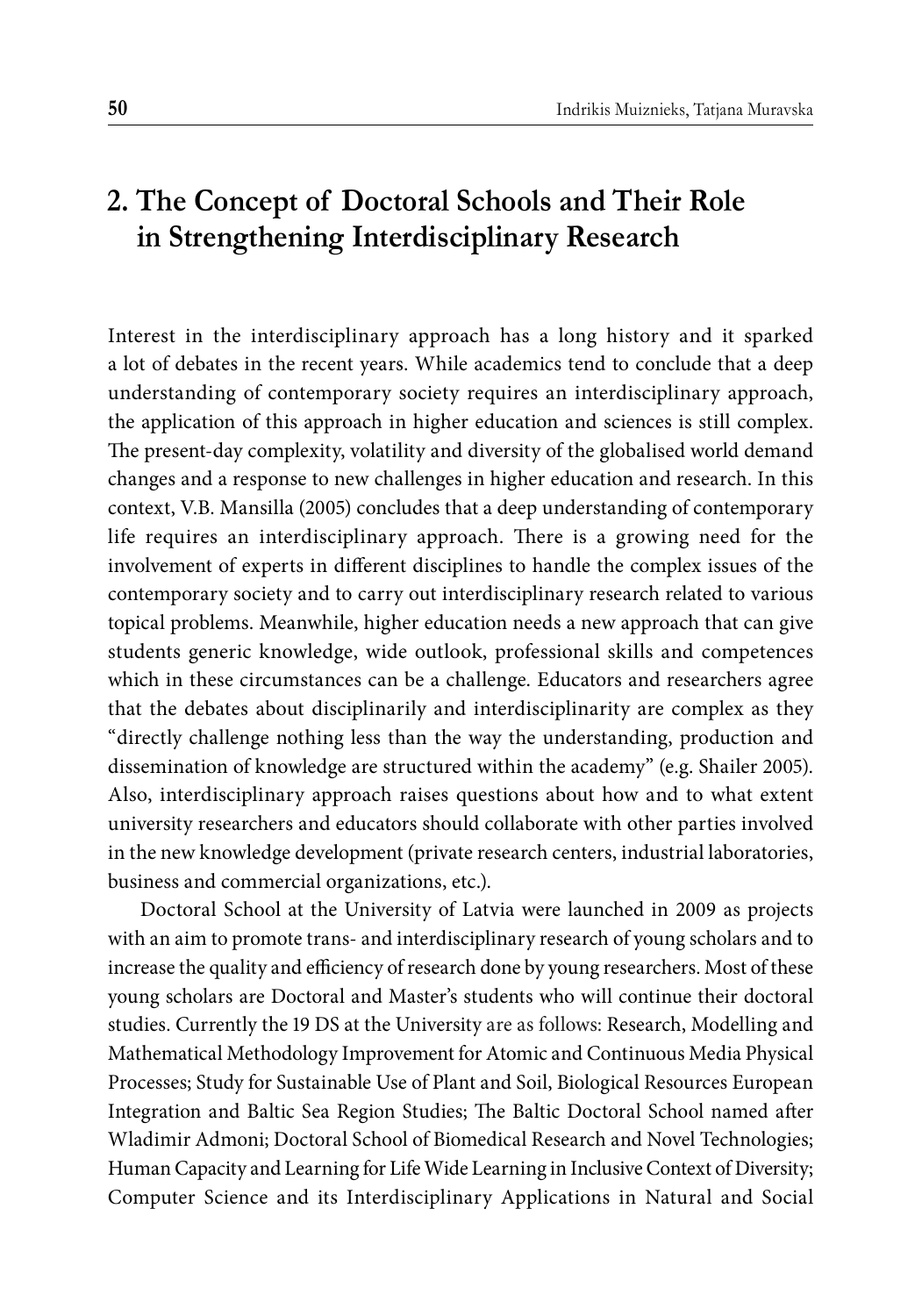Science; Doctoral School in Translational Medicine, Animal Diversity and Quality of Environment; Physics and Chemistry of Interaction between Electromagnetic Radiation and Materials, Functional Materials and Nanotechnology; The Development of Individuals, Groups and Organizations under the Influence of Interactions of Psychological, Educational and Social Factors; Lettonica and Intercultural Studies; The Analysis of Social and Political Processes in the Post-Soviet Area; Doctoral School in the Vision Research; Current Issues of Theology and Religious Studies; Insuring International Competitiveness of the National Economy; Environmentally Friendly Organic Synthesis; Earth Resources and their Sustainable Use.

The tasks of the doctoral schools are diverse. The schools should reflect on and define their research topics based on what is relevant for the needs of society. They should focus on problems from multiple points of view of different disciplines, offering the views of academia, practitioners from a variety of disciplines, expert areas and countries. The main tasks of DS are to combine various fields of science, academic and research work to solve scientifically and socially important issues; to promote the exchange of ideas and information, including the creation of innovative projects by encouraging the use of doctoral studies' results in the process of fostering innovation, to attract foreign partners and experts, to promote publication of research results in international scientific journals.

The DS have to implement research on the basis of cooperation with different departments, research centres and institutes at their own University, as well as in cooperation with research organisations, universities and think tanks outside of their University, to promote new innovative methods of conducting doctoral studies in the design and implementation of research projects.

A number of doctoral programmes can be involved in each doctoral school. Doctoral School are also eligible to perform activities up to four years with the right to extend the deadline. A four-year period could be extended two times on the basis of repeated application followed by a positive decision from the Academic Advisory Council of the University and the University leadership support.

The process of establishing a DS and reviewing its application consist of different stages.

- 1. The Advisory Councils of the University have to consider the following criteria: scientific and practical significance of the DS subject, novelty and interdisciplinary, cooperation potential, the possible value added that might result from collaboration, as well as suggestions by the DS Executive Board.
- 2. After the DS application is reviewed, Advisory Councils makes recommendations to the University leadership.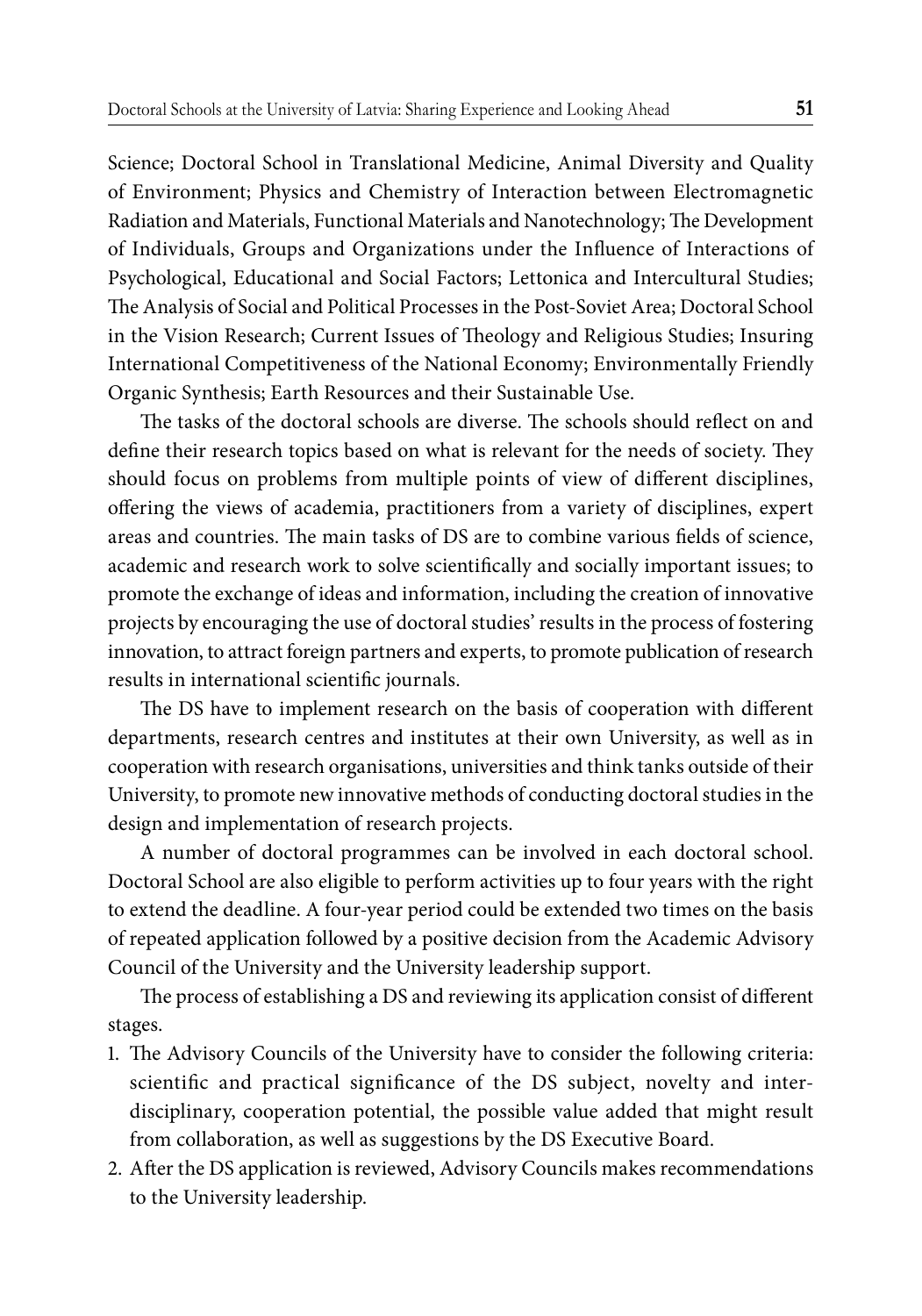3. The University leadership establishes the Commission that evaluates the DS conformity with the development strategy of the University as well as with the interests of social partners and the University image.

To establish a DS an applicant needs to fulfil the following criteria and administrative requirements:

- to cooperate with at least three different doctoral programmes from three different fields of science;
- to submit three letters of support from institutions involved in DS;
- to establish an Executive Board, consisting of at least 10 scientists (50% of which must be from the University staff, a least 3 board members must be scholars attracted from abroad and at least two members must be scholars from Latvia, but not the University staff).

It is also stated that there must have been at least one dissertation supervised (with doctoral degree obtained as a result) on average per one Executive Board member of the University over the past three years.

The necessary documents for establishing the DS include an application, an action plan, the applicant's evaluation form, letters of support, a list of declared members with attached CVs and proofs of participation in different doctoral programmes, as well as the list of doctoral theses defined under the supervision of University academic staff included in the Exacutive Board of the DS. The participants of the DS are masters and doctoral students, their academic supervisors, the Exacutive Board, including its chairment and technicalsecreatary.

The DS work is organised as followes: scientific colloquia, seminars, methodological training and other related activities. DS activities aim to improve the sceintific performance of their parcitipants, analyses research theories research methods learning, identification of innovation and knwoledge transfer opportunities, publishing oportunities of research results, etc. The Executive Board makes decisions on cooperation with different study programmes, research subject areas, involvement of new participants and partner institutions, ets.

During 2009–2015 doctoral students had the opportunity to apply for grants to carry out research projects, defend their PhDs, get additional skills, acquire cross-disciplinary experience and boost their career. The number of publications in recognized journals has significantly increased. All this was possible due to the implementation of EU ESF project "Support for doctoral studies in University of Latvia". It was initiated in 2009 and by the end of 2015 had a budget of  $\epsilon$ 22.2 million (European Commission 2011). From the start of the project, 541 doctoral theses have been submitted to the Doctoral Council, 527 of them have been successfully defended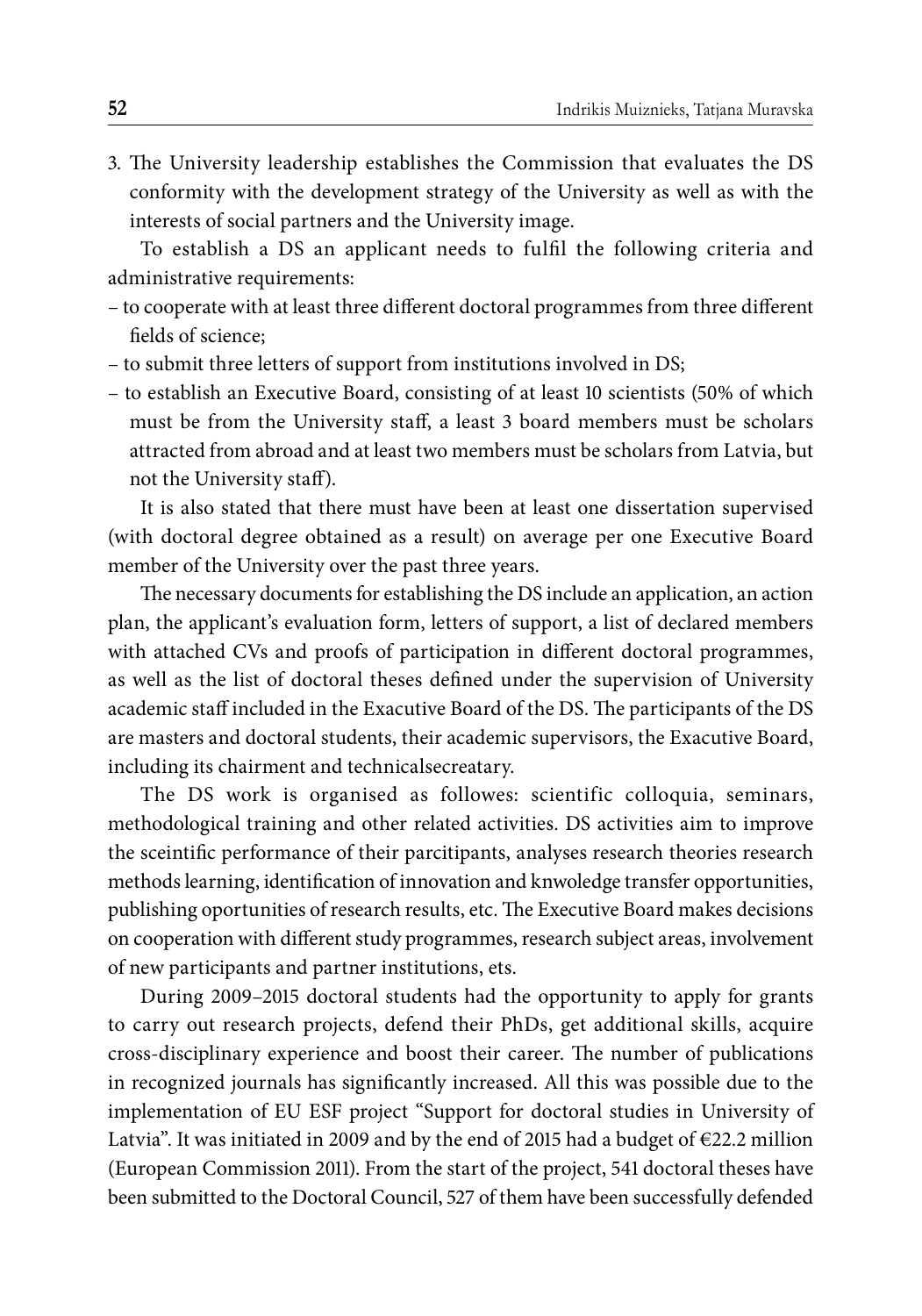(University of Latvia 2015). Five competitions for scholarships were announced for about 600 doctoral students and doctoral degree candidates.

This was a vital incentive for young researchers to undertake doctoral studies. The implementation of the ESF helped increase the number of specialists with doctoral degrees, and improve the knowledge potential of the country with high added value in promoting economic development on the basis of innovation and development of high-technology sectors. Apart from funding students, the ESF provided support for guest lecturers and seminars to encourage the adoption of new research methods. Most of these activities have been implemented through the activities of the doctoral schools.

Currently there are 19 Doctoral schools operating as interdisciplinary, based on interdisciplinary approach to research in social, natural sciences and humanities.

# **3. Methodology of Interdisciplinary Research Implementation: The Example of the Doctoral School on European and Baltic Sea Region Studies**

Interdisciplinarity and an integrated scientific approach is viewed by scholars as research to serve society. Much of the global literature on interdisciplinarity argues that it has a key role to play in addressing the grand challenges that society faces. Moreover, it has a catalytic role in encouraging interdisciplinary research by defining and describing the 'grand challenges' that require interdisciplinary solutions. The increased complexity associated with interdisciplinary research means that appropriate timescales for funding are an important consideration (Global Research Council 2016). However, a recently published book, "Rethinking Interdisciplinarity Across The Social Sciences And Neurosciences (2015)", suggests "less focus on structures and funding for interdisciplinarity, and more on the everyday highs and lows of collaboration".

An eclectic approach has been selected by the University of Latvia when a Doctoral School for European Integration and Baltic Sea Region Studies (EIBSRS) was launched at the University in 2009 by decision of the Rector of the University of Latvia on November 2009 to support young scholars during their research training (University of Latvia 2009). It is also important to understand that doctoral schools are complimentary to the doctoral programmes and doctoral programmes remain responsible for academic admission of a PhD proposal, regular doctoral studies and the preparation of the PhD theses for their defence.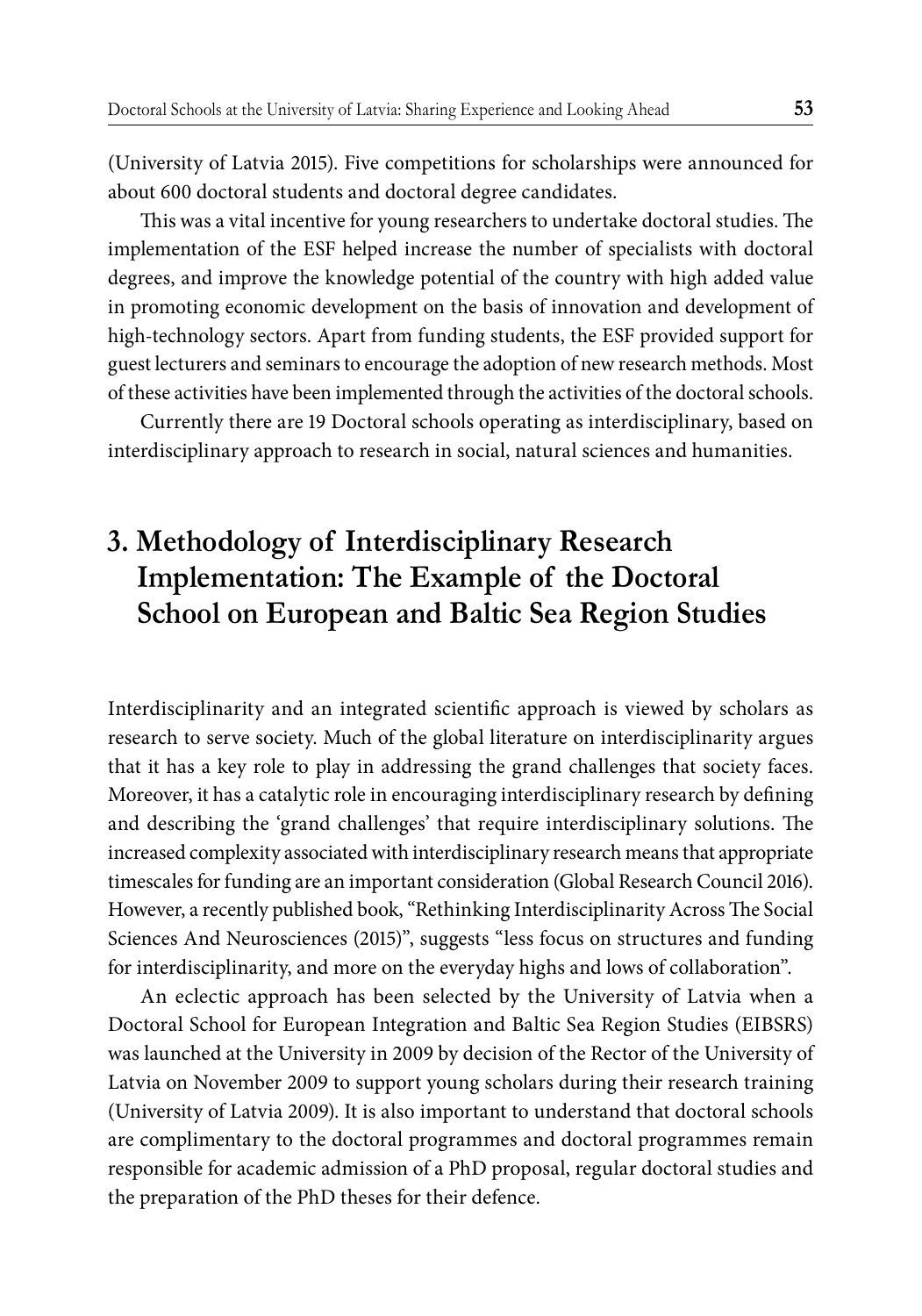The doctoral school carries out activities related to the international dimension of the doctoral degree and helps to increase the value of the graduate on the job market, in the society and in their personal careers as researchers. Most of doctoral students at the School gathered "real" research experience by contributing to research projects implemented at the Centre for European and Transition Studies funded through the European Commission (Box 1).

#### **Box 1**

| The EBSRS School covers the following research dimensions:                                         |
|----------------------------------------------------------------------------------------------------|
| Northern dimension – Baltic Sea Region development strategy – Baltic Sea Region: Integration and   |
| cooperation, competitiveness, business development, marketing and clusters                         |
| - Macroeconomic and financial stability                                                            |
| - Common foreign and energy security policy                                                        |
| - Social and demographic Dimensions in the EU policies                                             |
| $-$ Migration and asylum problems in the EU                                                        |
| - Good governance and public communication in the EU                                               |
| - Interdisciplinary research and education in European Integration Studies                         |
| - Creative economy and innovation development in the Baltic Sea Region                             |
| $-$ Political and social dimension in the process of democratization in the newer EU member states |
| and candidate countries                                                                            |
| $-$ EU legal regulation in the areas of cooperation                                                |
| $-$ Recognition of national interests within the EU                                                |
| - Baltic sea region in the EU: cultural and historical dimension in the EU                         |
| – Territorial cohesion in the Baltic Sea Region countries and EU                                   |
| $\vdash$ Comparative law issues in the EU                                                          |

Source: *Authors' own elaboration based on the University of Latvia Senate Decision No 169; European Commission, DG Education and Culture Grant Jean Monnet Centre of Excellence,* No.199871-LLP-1-LV-AJM-PO; *Regulations on Promotion Councils and Promotion at the University of Latvia,* No. 1/995 dated 12.04.2006, amended No. 1/335, dated 15.11.2011.

Research training at the school is associated with deepening and widening knowledge about the process of integration in Europe. Special attention is given to integration of the Baltic States in the EU, regional cooperation and socio-economic development in the Baltic Sea area. Participation in the School activities helps to improve skills in trans- and interdisciplinary research.

The School cooperates with different research structures at the University of Latvia and other educational and research establishments in the country, as well as partners from the EU and non-EU countries. This cooperation provides a solid platform for advanced studies that offers added value within and outside the discipline of young researchers. Doctoral as well as Master students from different subject areas and study programmes such as economics, law, politics, communication, management, culture, geography, European Studies and Baltic Sea Region Studies are welcome there.

The doctoral school organizes guest lectures, seminars, regular discussions and Jean Monnet doctoral colloquia, as a part of the European Commission Jean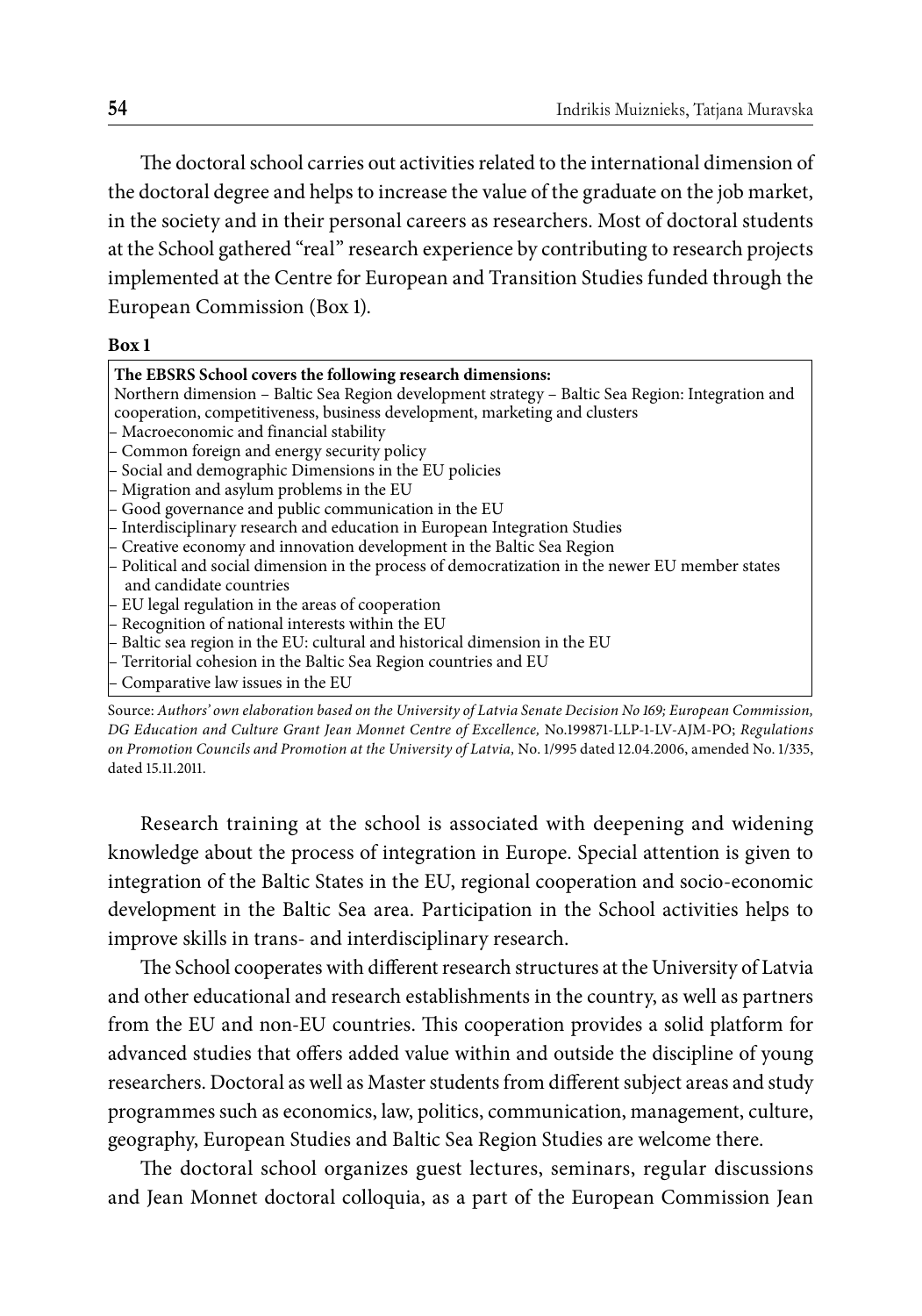Monnet Programme. In addition, working groups are arranged to facilitate researchrelated activities. The DS also arranges information sessions, promotional events and interaction with industry, keeping up with the needs of external stakeholders.

To facilitate the operation of the School an Executive Board of the DS was set up, which consists of 8 professors from the University of Latvia and two members from partner institutions from abroad. The Executive Board is responsible for admission of doctoral students. Applicants from the University of Latvia, higher educational institutions in Latvia and other countries are welcome to apply. Furthermore, the Executive Board suggests research themes and approves activities.

All the Conferences and roundtable discussions were directed at facilitating further trans-disciplinary research on topics related to the assessment of complex and interrelated processes of legal, cultural and socio-economic integration in Europe and the Baltic Sea Region. The first conference organised by the School in cooperation with a number of Latvian and international partners was held in 2011 (Box 2).

| International Conference                                                                                  |
|-----------------------------------------------------------------------------------------------------------|
| "European Integration and Baltic Sea Region: Diversity and Perspectives",                                 |
| September 26-27, 2011                                                                                     |
| Doctoral School "European Integration and Baltic Sea Region Studies (EIBSRS)"                             |
| University of Latvia, Centre for European and Transition Studies,                                         |
| Wismar Business School - University of Applied Sciences Technology, Business and Design                   |
| Canadian Embassy to Estonia, Latvian and Lithuania                                                        |
| The conference is supported by the European Commission, the Latvian Embassy of Finland, the               |
| Nordic Council of Latvian office of the Canadian Embassy to Estonia, Latvian and Lithuania, the           |
| Baltic-German University Liason Office with Funds the German Academic Exchange Service (DAAD)             |
| Themes of the Conference:                                                                                 |
| Globalisation and the Future of the State                                                                 |
| Legal and Historical Aspects of European Integration                                                      |
| University – Business Cooperation: Infrastructure and Environment                                         |
| EU Internal Market and Social Dimension                                                                   |
| Macro Regions, Territorial and special Development                                                        |
| EU Internal Market Development and Trends                                                                 |
| Culture, Arts and Education                                                                               |
| Research, Innovation and Competitiveness                                                                  |
| University – Business Cooperation: Promotion of Entrepreneurship and Innovation                           |
| ROUNDTABLE DISCUSSION: European Union External Relations with Focus on the Eastern                        |
| Partnership and Russia                                                                                    |
| THE LATVIA-CANADA PANEL DISCUSSION: Latvia & Canada: Socio-Economic Dimensions                            |
| within the European Context                                                                               |
| ROUNDTABLE DEBATE: University - Business partnership through the *triple helix* approach                  |
| Source: Authors' own elaboration based on the University of Latvia Senate Decision No 169; Regulations on |

*Promotion Councils and Promotion at the University of Latvia,* No.1/995 dated 12.04.2006, amended No. 1/335 dated 15.11.2011; *European Commission DG Education and Culture Grant Jean Monnet Centre of Excellence No.199871- LLP-1-LV-AJM-PO; Conference Programme <http://www.lu.lv/fi leadmin/user\_upload/lu\_portal/projekti/eibsrs/ EIBSRS\_\_Final\_Programme\_01.pdf>*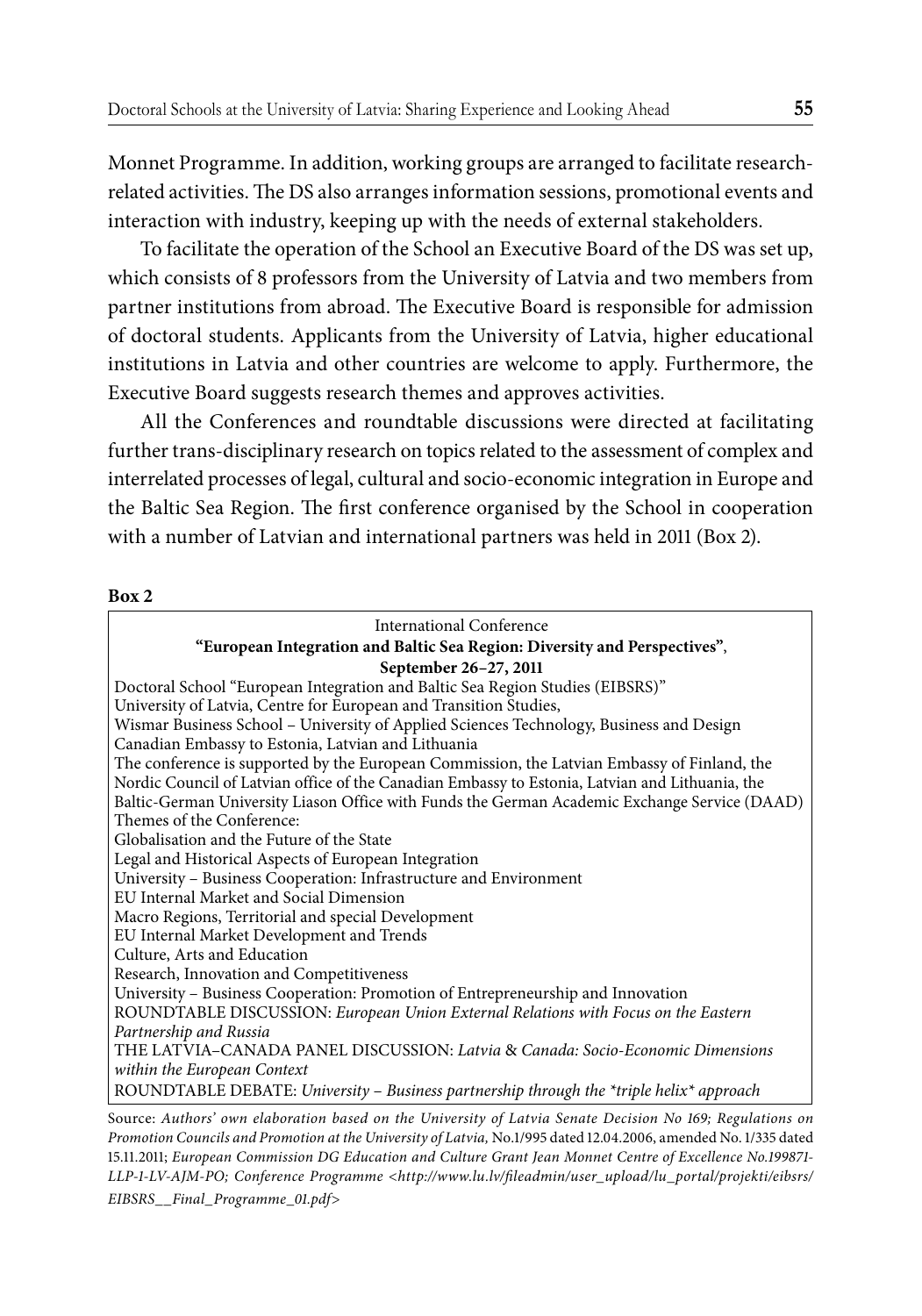Since 2011 many regions and countries in the World are affected by the changing of the geo-political agenda which has an impact on the society, education and research. In the 2014 the Executive Board of the School suggested the organisation of a conference in cooperation with other DS that was held in 2015 (Box 3).

| International Conference                                                              |
|---------------------------------------------------------------------------------------|
| "European Integration and Baltic Sea Region: Diversity and Perspectives – 2015"       |
| (Devoted to the Latvian Presidency of the European Union Council)                     |
| June 11-13, 2015                                                                      |
| Doctoral School "European Integration and Baltic Sea Region Studies (EIBSRS)"         |
| Doctoral School "Political, Social and Economic Process Analysis in Post-Soviet Area" |
| Doctoral School "Current Issues of Theology and Religious Studies"                    |
| Doctoral School "Insuring International Competitiveness of National Economy"          |
| Doctoral School "Lettonica and Intercultural Studies"                                 |
| Baltic Rea Region University Network                                                  |
| http://www.lu.lv/eibsrs2015/                                                          |
| Themes of the conference:                                                             |
| – Challenges of Population Development and Migration                                  |
| - Cognitive Sciences and Communication                                                |
| - Education and Language Policy                                                       |
| - Management and Organisations                                                        |
| - Knowledge Triangle and Competitiveness                                              |
| - The Baltic Sea Region and the Impact of International and European Law              |
| - Political Development and Governances                                               |
| - Territorial Cohesion and Regional Innovation                                        |
| - Security and Religion                                                               |
| - Through the centuries: European Dimension of Latvian History                        |

Source: Authors' own elaboration based on the University of Latvia Senate Decision No 169; Regulations on Promotion Councils and Promotion at the University of Latvia, No.1/995 dated 12.04.2006, amended No. 1/335 dated 15.11.2011. European Commission Grant No. LLP-No. 2014–2634. European Integration and Baltic Sea Region: Diversity and Perspectives – 2015, Riga, Latvia, University of Latvia organized by Doctoral Schools of the University of Latvia. Conference Programme <http://www.lu.lv/eibsrs2015/ programme/>

The conferences' aim was to bring together participants from different fields of social sciences and humanities such as: economics, management science, law, political science, sociology, regional, social sciences and humanities. The conferences provided opportunities for tightening international cooperation in the area of education and research and inspired early carrier researchers to join research groups and networks.

Another important activity of the DS is the publication of research carried out within the framework of the school by staff members, doctoral students, visiting scholars, EC experts and think tanks representatives (Box 4).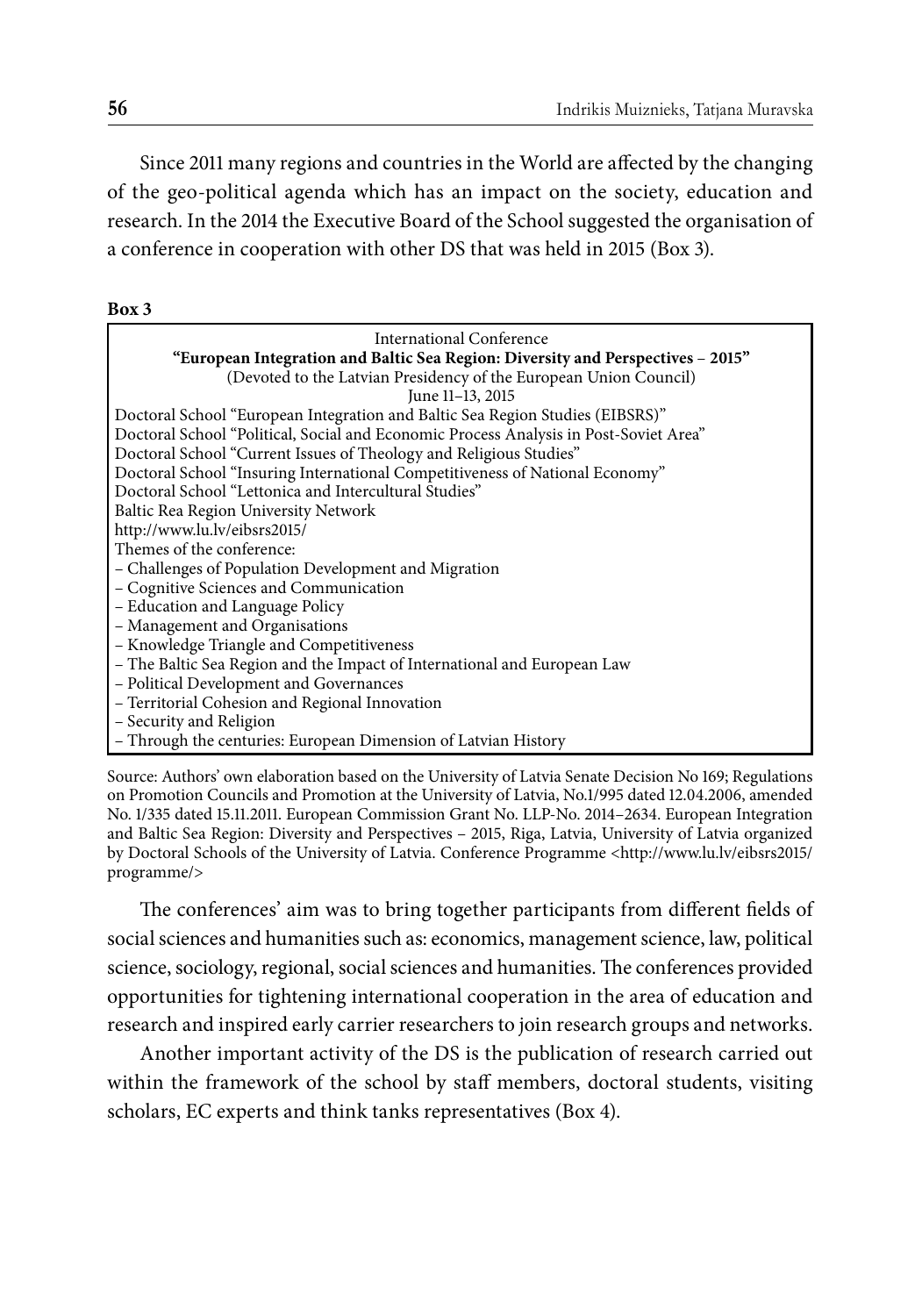#### **Box 4**

#### **Publications**

All publications comprise of research results, opinions and information that can be of value to practitioners, academics, and students.

- 2011, the first volume of the book collecting research papers. This publication presents research papers in conjunction with the international conference "*European Integration and Baltic Sea Region: Diversity and Perspectives"*, University of Latvia Press, Riga – 640 p. Research papers have been presented at the conference hosted by the Jean Monnet Centre of Excellence at the Centre for European and Transition Studies (CETS) and the publication is supported by Jean Monnet Centre of Excellence at the University of Latvia in the framework of the European Commission, Jean Monnet Programme.
- 2013, the second volume of the book *European Integration and Baltic Sea Studies: University-Business Partnership through the Triple Helix Approach*, Berliner Wissenschaftsverlag, Berlin – 336 p.
- 2014, the third volume EU *Eastern Partnership: From Capacities to Excellence Strengthening Research, Regional and Innovation Policies in the Context of Horizon 2020*, University of Latvia Press, Riga, Latvia – 180 p. Research papers have been presented at the conference hosted by the Jean Monnet Centre of Excellence at the Centre for European and Transition Studies (CETS) and the publication is supported by Jean Monnet Centre of Excellence at the University of Latvia in the framework of the European Commission, Jean Monnet Programme.
- 2015, *EU Social Dimension. An Innovative and Refl ective Society*, eds. Muravska, T., Sloka, B. *Riga: LU Publishing House.* Research papers have been submitted by post-doc researcher and doctoral students.
- 2016, the contribution to the publication "Handbook on Cohesion Policy in the EU", Piattoni, S., Polverari, L. (ed.) Cheltenham: Elgar Publishing, by Muravska, T., Aprāns, J. & Dahs, A.

Source*: Publications. LU Centre for European and Transition Studies,* https://www.lu.lv/cets/publications/

These publications enhance the synergy between young and senior scholars, at the same time improving the research potential of the country.

### **Conclusions**

The DS platform, which emerged in early 2010, played a paramount role in consolidating doctoral research at the University of Latvia. This concept should be evaluated in depth and, if found appropriate, developed further. On the basis of the current limited experience it seems to be effective.

Interdependence of studies, for example in areas such as international relations, governance, corporate and social responsibility is an obvious trend in the modern university education and research. The experience of conducting research in DS confirmed that integrated and interdisciplinary research is not a substitute for monodisciplinary research, nor is it a competitor – this approach is supplementary.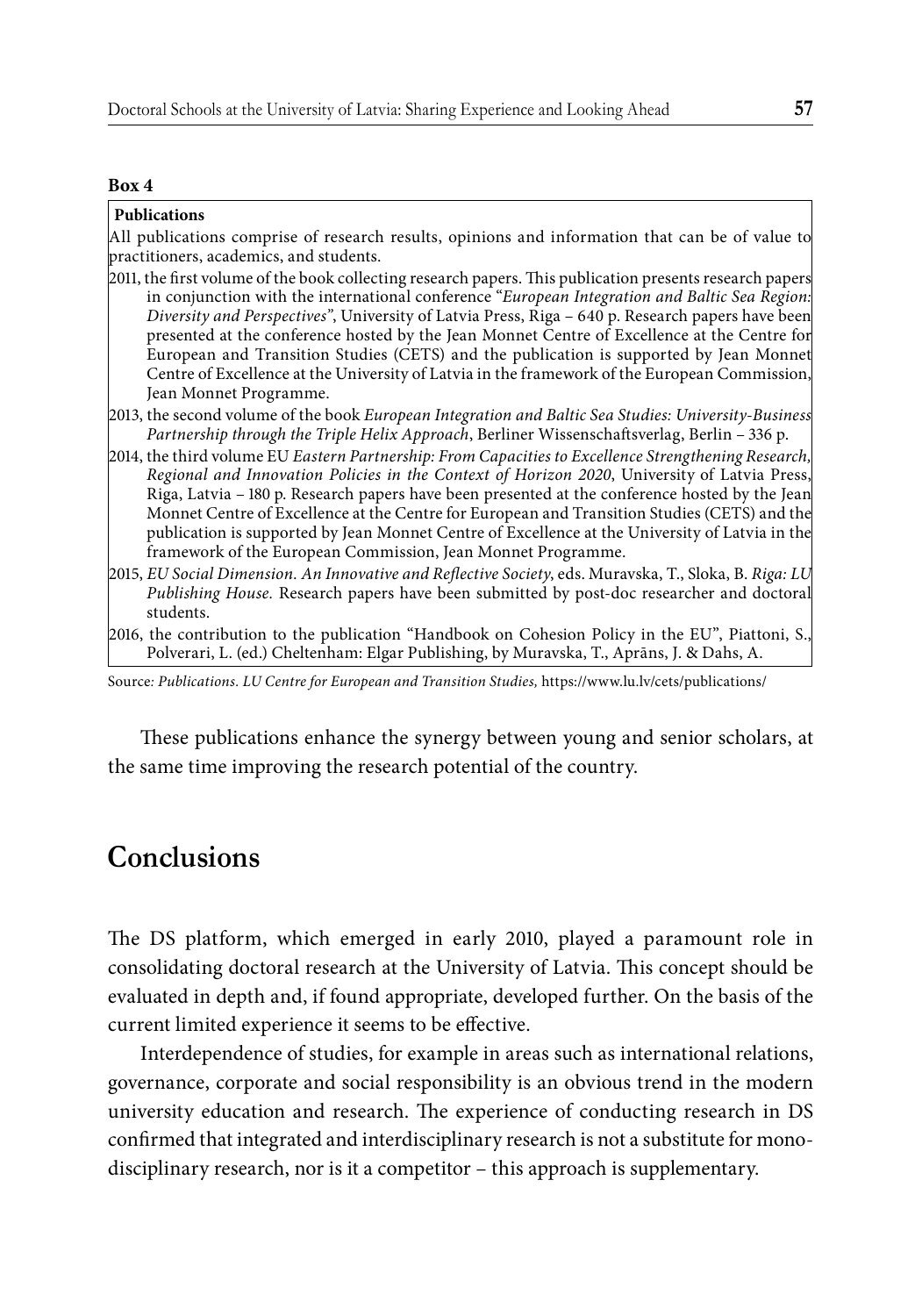In many cases, strong mono-disciplinary knowledge is the precondition for new cross-cutting knowledge. Meanwhile, interdisciplinary knowledge can contribute to creating the necessary dynamics of transferable skills within the individual fields through R&D activities.

The experience of DS also confirmed that internationalisation, including international and inter-sectorial mobility of the staff and doctoral students, has positive impact on building a stimulating research environment.

Looking ahead**,** it is necessary to reassess the support needed for doctoral studies and research in the country. The experience of the support of the ESF was very beneficial for the country in general, and for the University of Latvia in particular. It helped to significantly increase the number of doctoral graduates. There is a need to ensure that the momentum gained by the extension of doctoral studies through ESF can be maintained through the use of government funds and innovative approaches, for example such as independent sponsored research.

All of the above-mentioned aspects are currently a subject of intensive studies, which have to answer a number of questions:

How inter- and trans-disciplinarily in doctoral studies and science contribute to challenges of the 21th century and consequences of the currently evolving social and economic situation in Europe and in the World?

How the curriculum of the doctoral schools should be adopted and developed and what are the results of the doctoral schools' function in relation to their supplementary role to the doctoral programmes?

What are the major priorities for the universities, doctoral and master's programmes, doctoral schools in their delivery of methods of training that are most effective, efficient and fair?

### **References**

- European Commission. 2011. *The ESF in the News. Latvia supports young scientists.* Accessed September 27th, 2017, http://ec.europa.eu/esf/main.jsp?catId=67&langId=en&news  $Id = 7265$
- European Commission DG Education and Culture Grant Jean Monnet Centre of Excellence No.199871-LLP-1-LV-AJM-PO.

European Commission, Grant Support for Associations LLP-No. 2014–2634.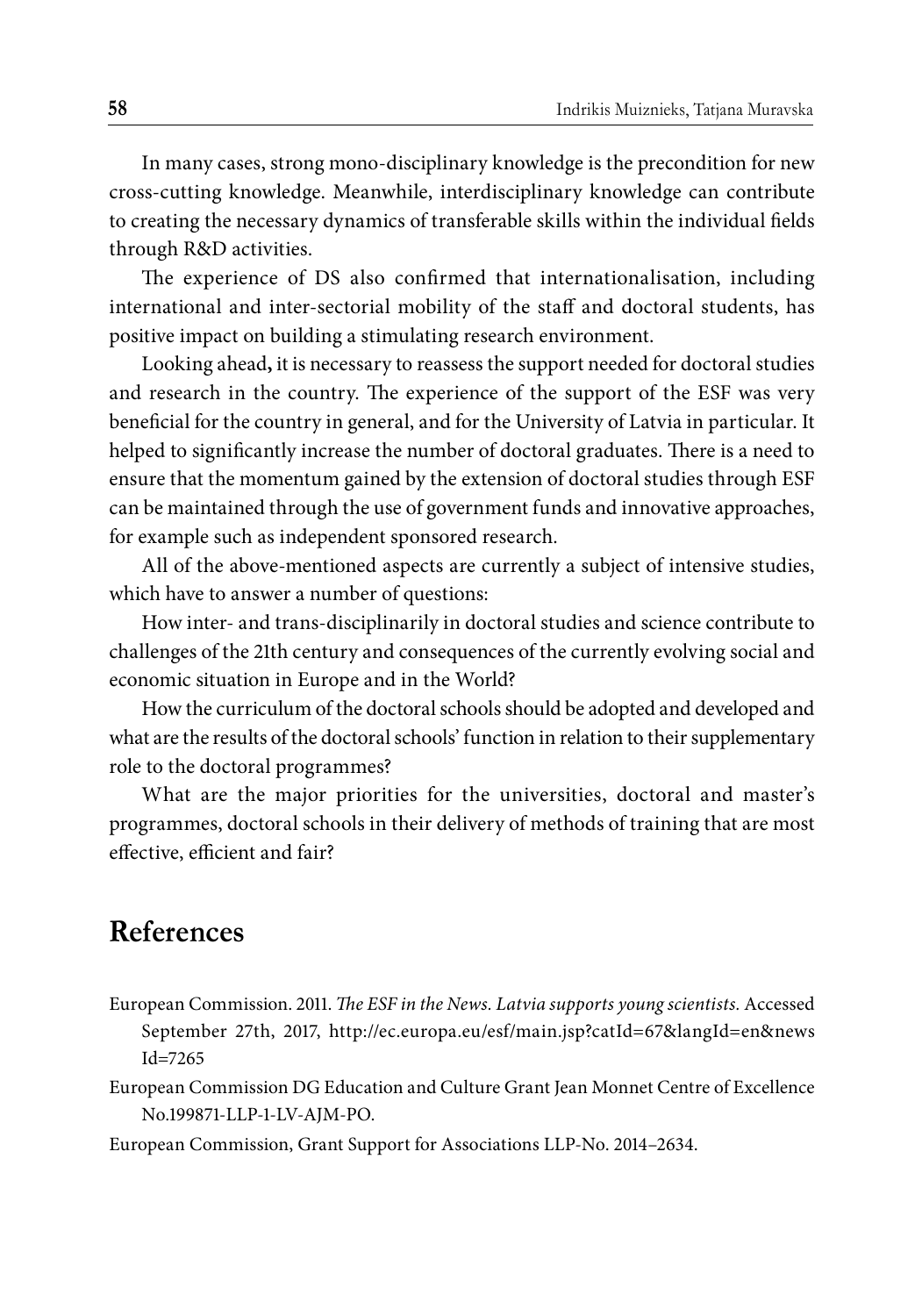- European Integration and Baltic Sea Region: Diversity and Perspectives 2011, Riga, Latvia, University of Latvia organized by Doctoral Schools of the University of Latvia. Conference Programme. Accessed September 27th, 2017. http://www.lu.lv/fileadmin/ user\_upload/lu\_portal/projekti/eibsrs/EIBSRS\_\_Final\_Programme\_01.pdf
- European Integration and Baltic Sea Region: Diversity and Perspectives 2015, Riga, Latvia, University of Latvia organized by Doctoral Schools of the University of Latvia. Conference Programme. Accessed September 27th, 2017, http://www.lu.lv/eibsrs2015/ programme/
- *European Integration and Baltic Sea Region: Diversity and Perspectives,* editor in chief Tatjana Muravska, editors Roman Petrov, Biruta Sloka, Jānis Vaivads, 2011, Riga: University of Latvia Press. -640p. Accessed September 27th 2017. https://www.lu.lv/fileadmin/user\_ upload/lu\_portal/apgads/PDF/Book\_konference\_EIBSRS\_internetam.pdf
- Callard, F., Fitzgerald, D. 2015. Rethinking Interdisciplinarity across the Social Sciences and Neurosciences, Palgrave Macmillan, UK – 131p. Accessed September 27th 2017. https://www.google.lv/search?client=safari&rls=en&q=Callard,+F.,+Fitzgerald,+D. +2015.+Rethinking+Interdisciplinarity+across+the+Social+Sciences+and+Neurosc iences,+Palgrave+Macmillan,+UK&ie=UTF-8&oe=UTF-8&gws\_rd=cr&dcr=0&ei= pfrLWaniMKeF6ASJpYXwDg
- Country Profile: Latvia. *Researchers' Report 2013*, Delloite. Accessed September 5th April 2016. http://ec.europa.eu/euraxess/pdf/research\_policies/country\_files/Latvia\_Country\_ Profile\_RR2014\_FINAL.pdf
- *Doctoral Schools*. 2016, University of Latvia. Accessed September 27th 2017. http://www.lu.lv/ studentiem/studijas/limeni/doktorantura/skolas/
- Interdisciplinarity. Survey Report for the Global Research Council, 2016. Annual Meeting. Accessed September 27th 2017, http://www.globalresearchcouncil.org/sites/ default/fi les/pdfs/Interdisciplinarity%20Report%20for%20GRC\_DJS%20Research.pdf>
- Mansilla, V.B. 2007. Targeted Assessment of Students' Interdisciplinary Work: An Empirically Grounded Framework Proposed . *The Journal of Higher Education*, Vol. 78, No. 2 (March/ April 2007). The Ohio State University. Accessed September 27th 2017. http://www. interdisciplinarystudiespz.org/pdf/VBM-Dawes\_Assessment\_2007.pdf
- Muižnieks, Indrikis, et al. 2011. Scientific Research Today-Challenges and Solutions for Latvia. In *Interdisciplinarity in Social Sciences: Does It Provide Answers to Current Challenges in Higher Education and Research?* edited by Tatjana Muravska, Žanta Ozolina, Riga: University of Latvia Press, pp.- 112-130. Accessed September 27th 2017. https://www.lu.lv/ fi leadmin/user\_upload/lu\_portal/apgads/PDF/Book\_Interdisciplinarity.pdf